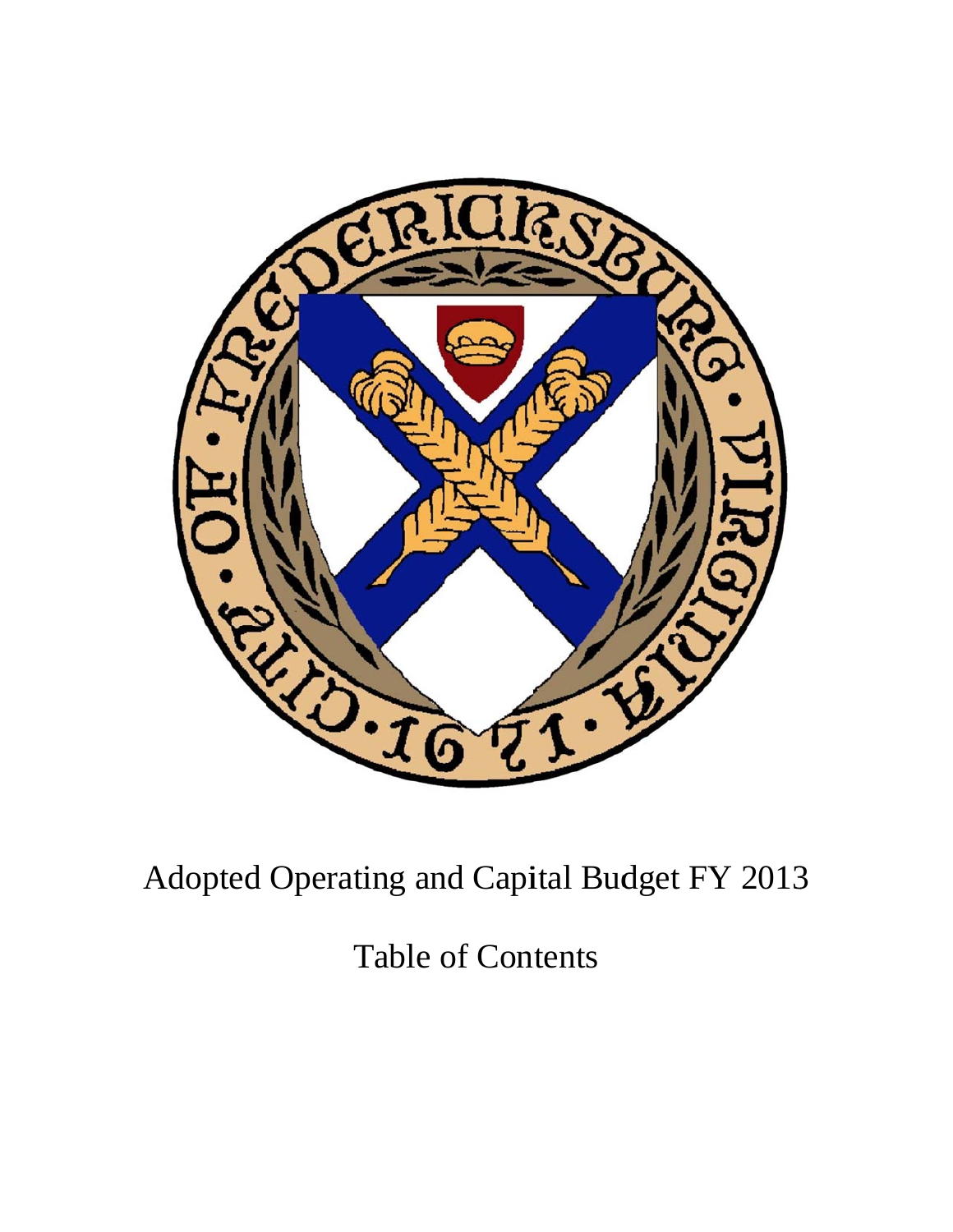

This page left blank intentionally.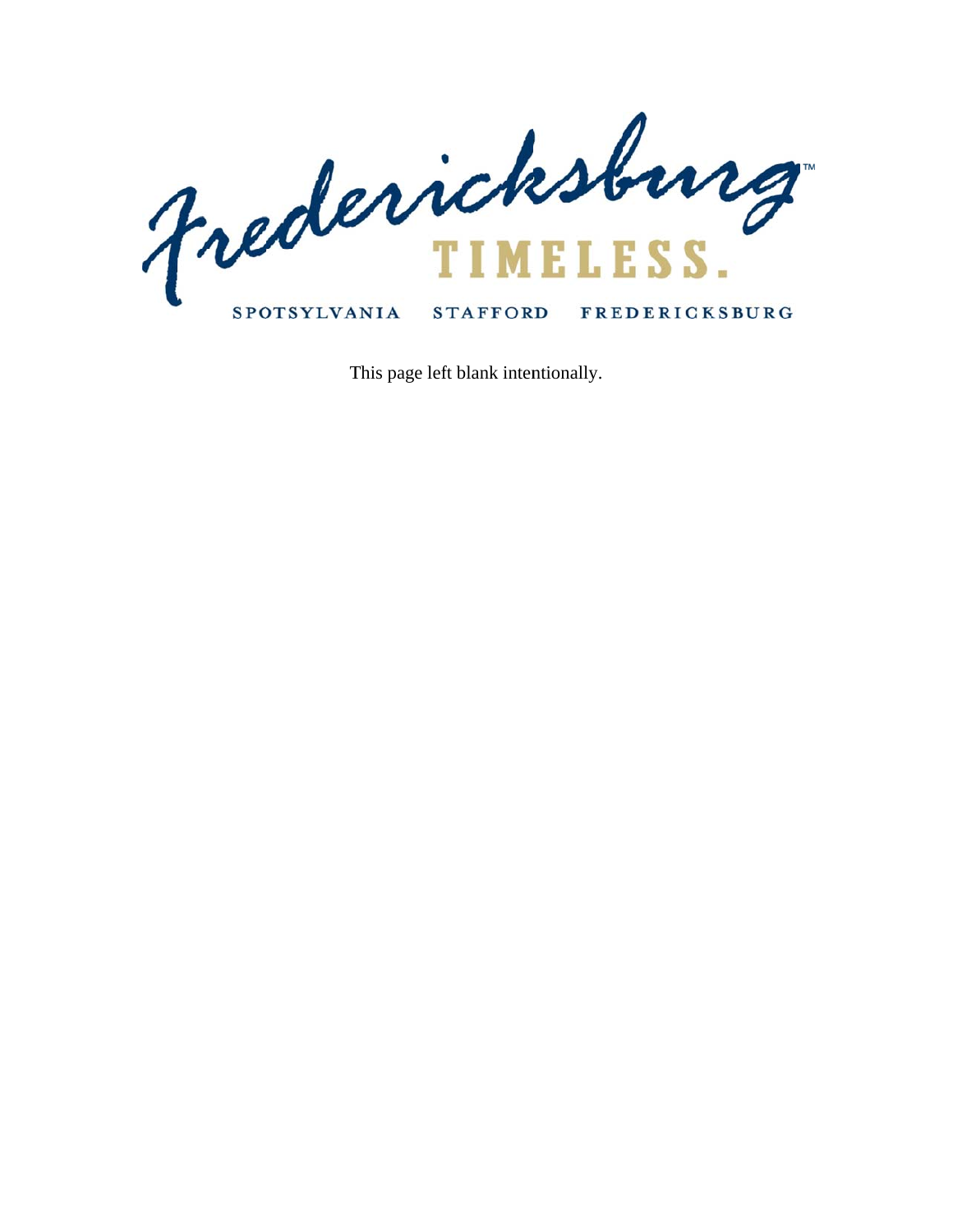## **ADOPTED OPERATING AND CAPITAL BUDGET FY 2013 TABLE OF CONTENTS**

| <b>Item</b>                                                    | <b>Page Number</b> |
|----------------------------------------------------------------|--------------------|
| <b>Transmittal Memorandum</b>                                  | $\mathbf{1}$       |
| <b>Organizational Chart</b>                                    | 19                 |
| All Funds Summary Table                                        | 21                 |
| <b>Personnel Summary</b>                                       | 25                 |
| Revenue Analysis                                               | 29                 |
| Debt Service Analysis                                          | 57                 |
| Fund Balance Analysis                                          | 63                 |
| <b>General Fund Expenditure Summary</b>                        | 75                 |
| <b>Program Narratives</b>                                      | 81                 |
| General Fund - Building & Development Services                 | 82                 |
| General Fund - City Attorney                                   | 85                 |
| General Fund - City Council                                    | 87                 |
| General Fund - City Manager's Office                           | 88                 |
| General Fund - Clerk of Council                                | 90                 |
| General Fund - Clerk of Circuit Court                          | 91                 |
| General Fund - Commissioner of the Revenue                     | 93                 |
| General Fund - Commonwealth's Attorney                         | 96                 |
| General Fund – Courts                                          | 98                 |
| General Fund - Economic Development and Tourism                | 101                |
| General Fund - Fire Department                                 | 103                |
| General Fund - Fire Department - Emergency Medical Services    | 105                |
| General Fund - Fire Department - Hazardous Materials           | 107                |
| General Fund - Fiscal Affairs                                  | 108                |
| General Fund - Human Resources                                 | 110                |
| General Fund - Information Technology                          | 112                |
| General Fund - Insurance                                       | 114                |
| General Fund - Outside Agencies                                | 115                |
| General Fund – Planning and Community Development              | 116                |
| General Fund - Police                                          | 119                |
| General Fund – Police – E911 Services                          | 122                |
| General Fund – Police – Animal Control                         | 124                |
| General Fund – Parks, Recreation, & Public Facilities (PRPF) – | 125                |
| Admin                                                          |                    |
| General Fund - PRPF - Aquatics                                 | 126                |
| General Fund – PRPF – Parks Maintenance                        | 128                |
| General Fund - PRPF - Public Facilities - General              | 130                |
| General Fund - PRPF - Public Facilities - Special Projects     | 132                |
| General Fund - PRPF - Supervision                              | 133                |
| General Fund – Public Works – Engineering $\&$ Administration  | 135                |
| General Fund - Public Works – Drainage                         | 137                |
| General Fund - Public Works – Graphics                         | 138                |